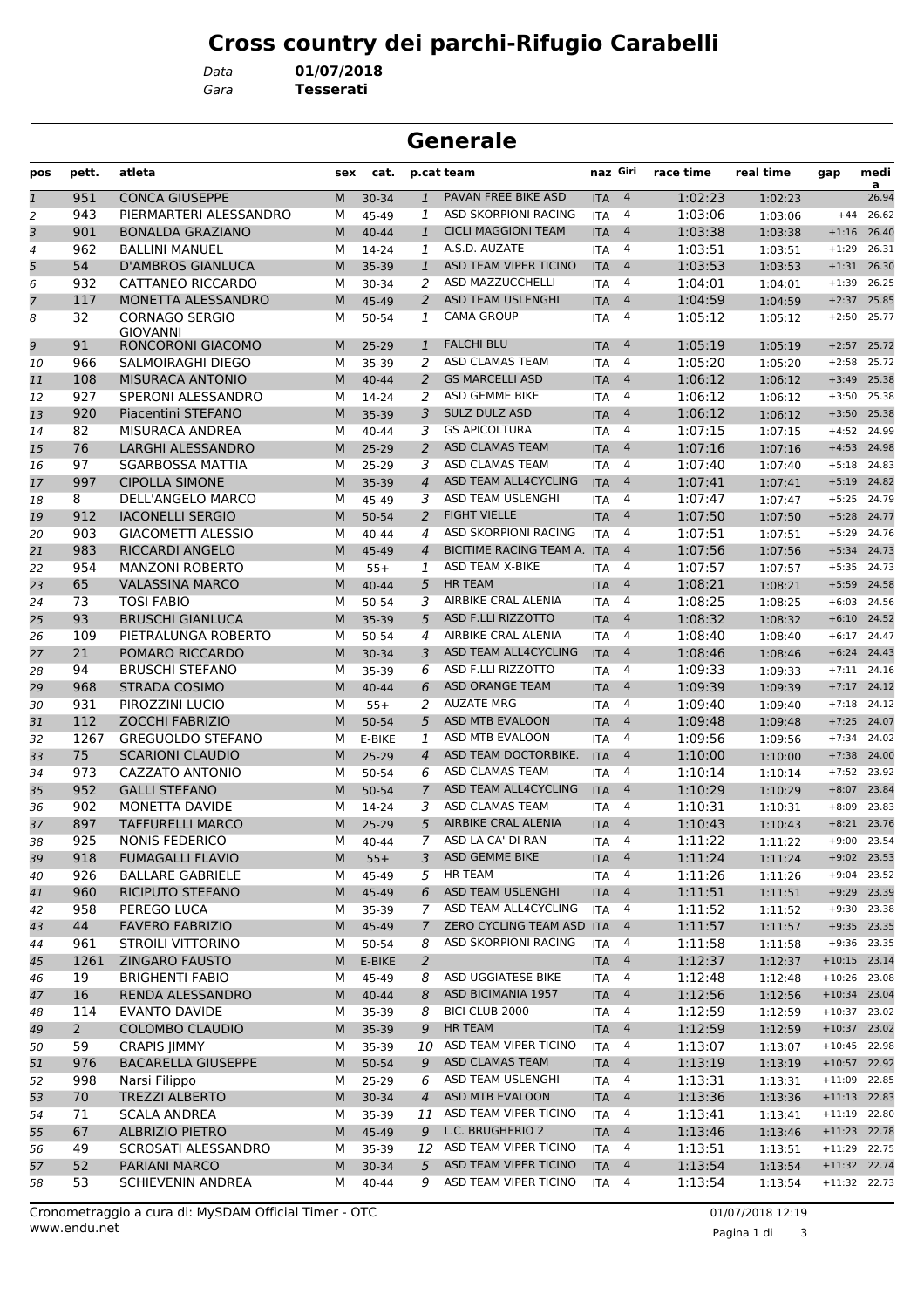## **Generale**

| pos        | pett.      | atleta                                             | sex    | cat.               |                  | p.cat team                                            | naz Giri                 |                     | race time          | real time          | gap                  | medi<br>a                      |
|------------|------------|----------------------------------------------------|--------|--------------------|------------------|-------------------------------------------------------|--------------------------|---------------------|--------------------|--------------------|----------------------|--------------------------------|
|            |            | <b>FRANCESCO</b>                                   |        |                    |                  |                                                       |                          |                     |                    |                    |                      |                                |
| 59         | 963        | <b>SPILLER ANGELO</b>                              | M      | 50-54              | 10               | ASD TEAM USLENGHI                                     | <b>ITA</b>               | 4                   | 1:13:59            | 1:13:59            | $+11:37$             | 22.71                          |
| 60         | 987        | <b>BETTINELLI GIULIANO</b>                         | М      | $40 - 44$          | 10               | VALCERESIO BIKE A.S.D.                                | <b>ITA</b>               | 4                   | 1:14:07            | 1:14:07            | $+11:44$             | 22.67                          |
| 61         | 80         | <b>ROSSINI ALBERTO</b>                             | M      | $40 - 44$          | 11               | ASD TEAM USLENGHI                                     | <b>ITA</b>               | $\overline{4}$      | 1:14:07            | 1:14:07            | $+11:45$             | 22.67                          |
| 62         | 900        | Milani STEFANO                                     | м      | 45-49              | 10               | <b>HR TEAM</b>                                        | <b>ITA</b>               | 4                   | 1:14:20            | 1:14:20            | $+11:58$             | 22.60                          |
| 63         | 898        | PELLEGRINI EMILIANO                                | M      | 45-49              | 11               | <b>ASD NRDC-ITA</b>                                   | <b>ITA</b>               | $\overline{4}$      | 1:14:25            | 1:14:25            | $+12:03$             | 22.58                          |
| 64         | 967        | <b>BANO GIORGIO</b>                                | м      | $55+$              | $\boldsymbol{4}$ | <b>GS VIGILI DEL FUOCO</b>                            | <b>ITA</b>               | 4                   | 1:14:41            | 1:14:41            | $+12:19$             | 22.50                          |
| 65         | 915        | <b>PANDINI ANDREA</b>                              | M      | 45-49              | 12               | <b>GS VIGILI DEL FUOCO</b>                            | <b>ITA</b>               | $\overline{4}$      | 1:14:44            | 1:14:44            | $+12:21$             | 22.48                          |
| 66         | 941        | LO BIANCO MARCO                                    | М      | 45-49              | 13               | <b>GS CICLI BATTISTELLA</b>                           | <b>ITA</b>               | 4                   | 1:14:46            | 1:14:46            | $+12:24$             | 22.47                          |
| 67         | 939        | DI FALCO MARCELLO                                  | M      | 45-49              |                  | 14 A.S.D. GRUPPO GENERALI                             | <b>ITA</b>               | $\overline{4}$      | 1:14:56            | 1:14:56            | $+12:34$             | 22.42                          |
| 68         | 919        | <b>FERRAZZINI GIUSEPPE</b>                         | м      | 50-54              | 11               | ASD SKORPIONI RACING                                  | <b>ITA</b>               | 4                   | 1:14:59            | 1:14:59            | $+12:37$             | 22.40                          |
| 69         | 908        | SIMIONATO MAURO                                    | M      | $55+$              | 5                | <b>ASD SKORPIONI RACING</b>                           | <b>ITA</b>               | $\overline{a}$      | 1:15:21            | 1:15:21            | $+12:59$             | 22.30                          |
| 70         | 905        | <b>GIUDICE ENDRIO</b>                              | M      | 40-44              | 12               | <b>TEAM EBS</b>                                       | <b>ITA</b>               | 4                   | 1:16:07            | 1:16:07            | $+13:44$             | 22.08                          |
| 71         | 964        | PARISOTTO LUCA                                     | M      | 35-39              | 13               | ASD MTB EVALOON                                       | <b>ITA</b>               | $\overline{4}$      | 1:16:10            | 1:16:10            | $+13:48$             | 22.06                          |
| 72         | 934        | <b>GALLI FRANCESCO</b>                             | М      | $55+$              | 6                | SIRONE BIKE ASD                                       | <b>ITA</b>               | 4                   | 1:16:12            | 1:16:12            | $+13:49$             | 22.05                          |
| 73         | 15         | <b>VENTURINI PAOLO</b>                             | M      | 45-49              | 15               | BICITIME RACING TEAM A.<br><b>ASD NEW TEAM</b>        | <b>ITA</b>               | $\overline{a}$      | 1:16:13            | 1:16:13            | $+13:51$             | 22.04                          |
| 74         | 945        | ALBAN DANIELE                                      | м      | $55+$              | 7                | ASD MTB EVALOON                                       | <b>ITA</b>               | 4                   | 1:16:20<br>1:16:27 | 1:16:20            | $+13:58$             | 22.01                          |
| 75         | 106        | <b>LUCENTI STEFANO</b><br><b>DILUCA LUIGI</b>      | M      | 35-39              | 14               | ZERO CYCLING TEAM ASD                                 | <b>ITA</b>               | $\overline{4}$<br>4 | 1:16:39            | 1:16:27            | $+14:05$<br>$+14:16$ | 21.98<br>21.92                 |
| 76         | 77<br>31   | <b>MARMORALE MASSIMO</b>                           | М<br>M | 40-44<br>$40 - 44$ | 13<br>14         | <b>TEAM BENINI NOVARA</b>                             | <b>ITA</b><br><b>ITA</b> | $\overline{4}$      | 1:16:40            | 1:16:39            | $+14:18$             | 21.92                          |
| 77         | 996        | <b>MORANDI LORENZO</b>                             | м      | $40 - 44$          | 15               | ASD TEAM ALL4CYCLING                                  | <b>ITA</b>               | 4                   | 1:16:41            | 1:16:40            | $+14:19$             | 21.91                          |
| 78         | 110        | <b>SARTO FRANCESCO</b>                             | M      | 45-49              | 16               | <b>HR TEAM</b>                                        |                          | $\overline{4}$      | 1:16:43            | 1:16:41            | $+14:21$             | 21.90                          |
| 79<br>80   | 35         | CAVA ADRIANO                                       | м      | 40-44              | 16               | <b>ASD CLAMAS TEAM</b>                                | <b>ITA</b><br><b>ITA</b> | 4                   | 1:16:46            | 1:16:43<br>1:16:46 | $+14:24$             | 21.89                          |
| 81         | 916        | PROVINO ANTONIO                                    | M      | $55+$              | 8                | 917ASD MAZZUCCHELLI                                   | <b>ITA</b>               | 4                   | 1:17:08            | 1:17:08            | $+14:46$             | 21.78                          |
| 82         | 965        | PIANURA IGOR                                       | м      | 45-49              | 17               | TEAM MTB BEE AND BIKE- ITA                            |                          | 4                   | 1:17:15            | 1:17:15            | $+14:53$             | 21.75                          |
| 83         | 58         | ZANESCO ALESSANDRO                                 | M      | 35-39              | 15               | ASD TEAM VIPER TICINO                                 | <b>ITA</b>               | $\overline{4}$      | 1:17:16            | 1:17:16            | $+14:54$             | 21.75                          |
| 84         | 904        | PEREGO ALESSANDRO                                  | М      | $40 - 44$          | 17               | ZERO CYCLING TEAM ASD ITA                             |                          | 4                   | 1:17:18            | 1:17:18            | $+14:56$             | 21.74                          |
| 85         | 86         | PASSERINI MASSIMILIANO                             | M      | 35-39              |                  | 16 ZERO CYCLING TEAM ASD ITA                          |                          | $\overline{4}$      | 1:17:19            | 1:17:19            | $+14:57$             | 21.73                          |
| 86         | 1          | <b>CELOZZI BIAGIO</b>                              | м      | 50-54              | 12               | <b>HR TEAM</b>                                        | ITA                      | 4                   | 1:17:21            | 1:17:21            | $+14:59$             | 21.72                          |
| 87         | 906        | LEGRAMANDI MASSIMO                                 | M      | 45-49              | 18               | <b>TEAM EBS</b>                                       | <b>ITA</b>               | 4                   | 1:17:22            | 1:17:22            | $+14:59$             | 21.72                          |
| 88         | 955        | <b>MARANGON MATTEO</b>                             | м      | 35-39              |                  | 17 ASD F.LLI RIZZOTTO                                 | <b>ITA</b>               | 4                   | 1:17:23            | 1:17:23            | $+15:01$             | 21.71                          |
| 89         | 985        | <b>MASSARENTI MARCO</b>                            | M      | 40-44              | 18               | <b>MTB OLEGGIO</b>                                    | <b>ITA</b>               | $\overline{a}$      | 1:17:29            | 1:17:29            | $+15:07$             | 21.68                          |
| 90         | 921        | <b>MENAGGIA STEFANO</b>                            | м      | 40-44              | 19               | TEAM ALBY BIKE ASD                                    | <b>ITA</b>               | 4                   | 1:18:03            | 1:18:03            | $+15:41$             | 21.53                          |
| 91         | 47         | <b>BELLONI ANDREA</b>                              | M      | 35-39              | 18               | ASD TEAM VIPER TICINO                                 | <b>ITA</b>               | $\overline{4}$      | 1:18:24            | 1:18:24            | $+16:02$             | 21.43                          |
| 92         | 107        | SIGNOR CLAUDIO                                     | м      | $55+$              | 9                | <b>IRIDE CYCLING TEAM</b>                             | <b>ITA</b>               | 4                   | 1:18:31            | 1:18:31            | $+16:09$             | 21.40                          |
| 93         | 924        | <b>BORGATO MAURO</b>                               | M      | 45-49              | 19               | <b>ASD SKORPIONI RACING</b>                           | <b>ITA</b>               | 4                   | 1:18:40            | 1:18:40            | $+16:18$             | 21.36                          |
| 94         | 969        | <b>SGARBI STEFANO</b>                              | м      | 50-54              | 13               | <b>GS NEW BIKE</b>                                    | <b>ITA</b>               | 4                   | 1:18:40            | 1:18:40            | $+16:18$             | 21.36                          |
| 95         | 894        | <b>BARBIERI FABIO</b>                              | M      | 30-34              | 6                | AIRBIKE CRAL ALENIA                                   | <b>ITA</b>               | $\overline{4}$      | 1:18:41            | 1:18:41            | $+16:19$             | 21.35                          |
| 96         | 87         | <b>VERRENGIA ITALO</b>                             | м      | 50-54              | 14               | ASD SKORPIONI RACING                                  | <b>ITA</b>               | 4                   | 1:19:00            | 1:19:00            |                      | $+16:38$ 21.27                 |
| 97         | 899        | <b>CASTELLI MARCO</b>                              | M      | 30-34              | $\overline{7}$   | BICITIME RACING TEAM A. ITA                           |                          | $\overline{4}$      | 1:19:16            | 1:19:16            |                      | $+16:54$ 21.20                 |
| 98         | 948        | <b>BRANCALEON DAVIDE</b>                           | м      | 45-49              | 20               | ASD NEWSCICLISMO.COM                                  | <b>ITA</b>               | 4                   | 1:19:19            | 1:19:19            | $+16:57$             | 21.18                          |
| 99         | 914        | <b>CROTTI GIOVANNI</b>                             | M      | 50-54              | 15               | ASD VIGILI DEL FUOCO                                  | <b>ITA</b>               | $\overline{4}$      | 1:19:26            | 1:19:26            |                      | $+17:03$ 21.15                 |
|            |            | <b>BATTISTA</b>                                    |        |                    |                  |                                                       |                          |                     |                    |                    |                      |                                |
| 100        | 995        | <b>BAGNATI MARCO</b>                               | М      | 40-44              | 20               | ASD SKORPIONI RACING                                  | <b>ITA</b>               | 4                   | 1:19:33            | 1:19:33            |                      | $+17:10$ 21.12                 |
| 101        | 111        | <b>LUONI EROS</b>                                  | M      | 45-49              | 21               | ASD TEAM USLENGHI                                     | <b>ITA</b>               | $\overline{4}$      | 1:19:44            | 1:19:44            |                      | $+17:21$ 21.07                 |
| 102        | 29         | CAVA MASSIMO                                       | м      | 45-49              |                  | 22 ASD CLAMAS TEAM                                    | <b>ITA</b>               | 4                   | 1:19:50            | 1:19:50            |                      | $+17:28$ 21.05                 |
| 103        | 984        | PREVOSTI ALBERTO                                   | M      | 25-29              | $7^{\circ}$      | ASD TEAM ALL4CYCLING                                  | <b>ITA</b>               | $\overline{4}$      | 1:20:08            | 1:20:08            |                      | $+17:46$ 20.97                 |
| 104        | 937        | CONDO' DANIELE                                     | М      | 35-39              | 19               | ASD TEAM VIPER TICINO                                 | <b>ITA</b>               | $\overline{4}$      | 1:20:10            | 1:20:10            | $+17:48$             | 20.96                          |
| 105        | 89         | <b>CONTE LUCA</b>                                  | M      | 35-39              |                  | 20 ASD CLAMAS TEAM<br><b>ROCK &amp; ROAD BIKE FRT</b> | <b>ITA</b>               | $\overline{4}$      | 1:20:33            | 1:20:33            | $+18:10$             | 20.86                          |
| 106        | 34         | <b>ANGIONI MARCO</b>                               | М      | 40-44              | 21               | DARRA RACING TEAM                                     | <b>ITA</b>               | 4                   | 1:20:33            | 1:20:33            |                      | $+18:11$ 20.86                 |
| 107        | 929<br>913 | <b>BOLCHINI MASSIMO</b><br><b>GIACCHETTO YARNO</b> | M<br>М | $55+$<br>40-44     | 10               | 22 TEAM RAM BIKE                                      | <b>ITA</b><br><b>ITA</b> | $\overline{4}$<br>4 | 1:20:44<br>1:20:54 | 1:20:44            |                      | $+18:22$ 20.81<br>+18:32 20.77 |
| 108        | 43         | <b>MARTINELLI STEFANO</b>                          | M      | 45-49              |                  | 23 ZERO CYCLING TEAM ASD ITA                          |                          | $\overline{4}$      | 1:20:57            | 1:20:54<br>1:20:57 | $+18:35$             | 20.76                          |
| 109        | 953        | <b>MAPELLI CARLO</b>                               |        | $55+$              |                  | 11 KTM - PROTEK - DAMA                                | ITA                      | 4                   | 1:21:17            |                    | $+18:55$             | 20.67                          |
| 110        | 911        | <b>CALCATERRA GIUSEPPE</b>                         | М<br>M | $55+$              | 12               | <b>GS CICLI BATTISTELLA</b>                           |                          | $\overline{4}$      | 1:21:44            | 1:21:17            |                      | +19:22 20.56                   |
| 111        | 909        | <b>CASTIGLIONE SALVATORE</b>                       |        |                    | 21               | ASD IL BICICLO TEAM                                   | <b>ITA</b>               | 4                   | 1:21:58            | 1:21:44            |                      | $+19:35$ 20.50                 |
| 112<br>113 | 972        | <b>VAI DANIELE</b>                                 | М<br>M | 35-39<br>14-24     | $\overline{4}$   | SULZ DULZ ASD                                         | ITA<br><b>ITA</b>        | $\overline{4}$      | 1:22:35            | 1:21:58<br>1:22:35 |                      | $+20:13$ 20.34                 |
| 114        | 48         | CLIVIO ALESSANDRO                                  | М      | 35-39              |                  | 22 ASD TEAM VIPER TICINO                              | <b>ITA</b>               | 4                   | 1:22:47            | 1:22:47            |                      | +20:25 20.29                   |
| 115        | 62         | <b>CORDARO GIUSEPPE</b>                            | M      | 25-29              | 8                | ASD TEAM VIPER TICINO                                 | <b>ITA</b>               | $\overline{4}$      | 1:22:48            | 1:22:48            |                      | +20:26 20.29                   |
| 116        | 42         | <b>FISICHELLA ALFIO</b>                            | М      | 50-54              |                  | 16 ZERO CYCLING TEAM ASD ITA                          |                          | 4                   | 1:22:50            | 1:22:50            | $+20:27$             | 20.29                          |
| 117        | 923        | <b>VALENTI ANDREA</b>                              | M      | 45-49              |                  | 24 ASD SKORPIONI RACING                               | <b>ITA</b>               | $\overline{4}$      | 1:23:24            | 1:23:24            |                      | $+21:02$ 20.15                 |
| 118        | 895        | <b>BUZZETTI MAURO</b>                              | М      | 45-49              | 25               | ASD SKORPIONI RACING                                  | <b>ITA</b>               | 4                   | 1:23:34            | 1:23:34            |                      | $+21:11$ 20.11                 |
| 119        | 113        | <b>MENIN FABIO PAOLO</b>                           | M      | 50-54              |                  | 17 AIRBIKE CRAL ALENIA                                | <b>ITA</b>               | $\overline{4}$      | 1:23:57            | 1:23:57            |                      | $+21:35$ 20.01                 |
| 120        | 980        | CATTANEO CESARE                                    | М      | 50-54              |                  | 18 TEAM SOL                                           | <b>ITA</b>               | 4                   | 1:24:06            | 1:24:06            |                      | $+21:44$ 19.98                 |
|            |            |                                                    |        |                    |                  |                                                       |                          |                     |                    |                    |                      |                                |

Pagina 2 di 3